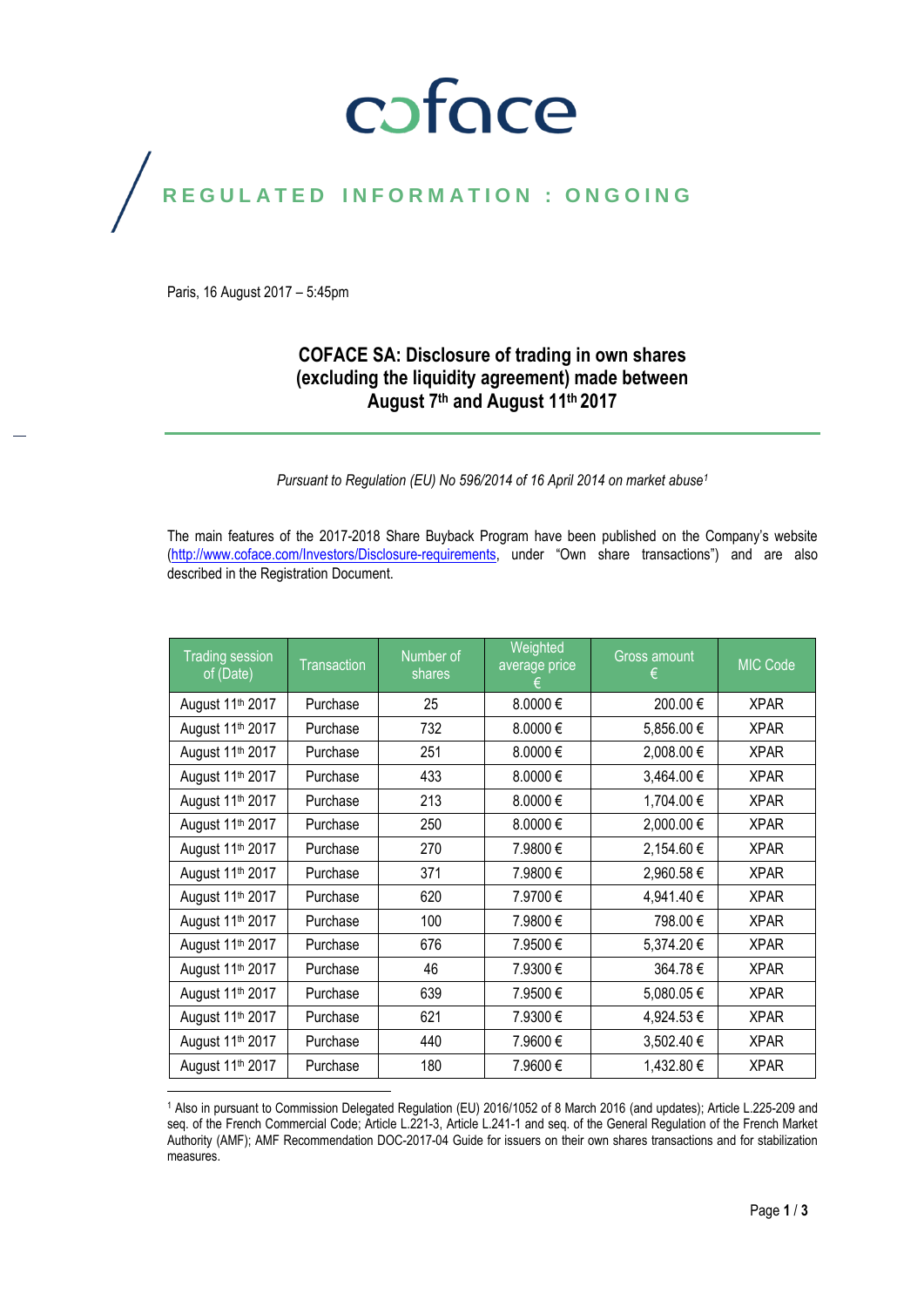# COFOCE

## $\bigg)$

| August 11 <sup>th</sup> 2017 | Purchase | 623                     | 7.9700€ | 4,965.31 €   | <b>XPAR</b> |
|------------------------------|----------|-------------------------|---------|--------------|-------------|
| August 11 <sup>th</sup> 2017 | Purchase | 253                     | 7.9800€ | 2,018.94 €   | <b>XPAR</b> |
| August 11 <sup>th</sup> 2017 | Purchase | 68                      | 7.9800€ | 542.64 €     | <b>XPAR</b> |
| August 11 <sup>th</sup> 2017 | Purchase | 250                     | 7.9800€ | 1,995.00 €   | <b>XPAR</b> |
| August 11 <sup>th</sup> 2017 | Purchase | 44                      | 7.9800€ | 351.12€      | <b>XPAR</b> |
| August 11 <sup>th</sup> 2017 | Purchase | 635                     | 7.9700€ | 5,060.95€    | <b>XPAR</b> |
| August 11 <sup>th</sup> 2017 | Purchase | 625                     | 7.9600€ | 4,975.00€    | <b>XPAR</b> |
| August 11 <sup>th</sup> 2017 | Purchase | 623                     | 7.9400€ | 4,946.62€    | <b>XPAR</b> |
| August 11 <sup>th</sup> 2017 | Purchase | 274                     | 7.9300€ | 2,172.82 €   | <b>XPAR</b> |
| August 11 <sup>th</sup> 2017 | Purchase | 367                     | 7.9300€ | 2,910.31 €   | <b>XPAR</b> |
| August 11 <sup>th</sup> 2017 | Purchase | 633                     | 7.9200€ | 5,013.36 €   | <b>XPAR</b> |
| August 11 <sup>th</sup> 2017 | Purchase | 647                     | 7.9700€ | 5,156.59€    | <b>XPAR</b> |
| August 11 <sup>th</sup> 2017 | Purchase | 647                     | 7.9700€ | 5,156.59€    | <b>XPAR</b> |
| August 11 <sup>th</sup> 2017 | Purchase | 670                     | 7.9600€ | 5,333.20 €   | <b>XPAR</b> |
| August 11 <sup>th</sup> 2017 | Purchase | $\overline{2}$          | 7.9500€ | 15.90€       | <b>XPAR</b> |
| August 11 <sup>th</sup> 2017 | Purchase | 169                     | 7.9700€ | 1,346.93 €   | <b>XPAR</b> |
| August 11 <sup>th</sup> 2017 | Purchase | 680                     | 7.9800€ | 5,426.40 €   | <b>XPAR</b> |
| August 11 <sup>th</sup> 2017 | Purchase | 9                       | 7.9700€ | 71.73€       | <b>XPAR</b> |
| August 11 <sup>th</sup> 2017 | Purchase | 300                     | 7.9700€ | 2,391.00 €   | <b>XPAR</b> |
| August 11 <sup>th</sup> 2017 | Purchase | 1                       | 7.9800€ | 7.98€        | <b>XPAR</b> |
| August 11 <sup>th</sup> 2017 | Purchase | 3                       | 7.9900€ | 23.97€       | <b>XPAR</b> |
| August 11 <sup>th</sup> 2017 | Purchase | 182                     | 7.9900€ | 1,454.18€    | <b>XPAR</b> |
| August 11 <sup>th</sup> 2017 | Purchase | 16                      | 7.9900€ | 127.84 €     | <b>XPAR</b> |
| August 11 <sup>th</sup> 2017 | Purchase | 1                       | 8.0000€ | 8.00€        | <b>XPAR</b> |
| August 11 <sup>th</sup> 2017 | Purchase | $\overline{\mathbf{4}}$ | 8.0000€ | 32.00€       | <b>XPAR</b> |
| August 11 <sup>th</sup> 2017 | Purchase | 292                     | 7.9800€ | 2,330.16€    | <b>XPAR</b> |
| August 11 <sup>th</sup> 2017 | Purchase | 213                     | 7.9800€ | 1,699.74 €   | <b>XPAR</b> |
| August 11 <sup>th</sup> 2017 | Purchase | 62                      | 7.9800€ | 494.76€      | <b>XPAR</b> |
| August 11 <sup>th</sup> 2017 | Purchase | $\mathbf{1}$            | 7.9800€ | 7.98€        | <b>XPAR</b> |
| August 11 <sup>th</sup> 2017 | Purchase | 78                      | 7.9800€ | 622.44 €     | <b>XPAR</b> |
| August 11 <sup>th</sup> 2017 | Purchase | 156                     | 7.9400€ | 1,238.64 €   | <b>XPAR</b> |
| August 11 <sup>th</sup> 2017 | Purchase | 975                     | 7.9400€ | 7,741.50 €   | <b>XPAR</b> |
| August 11 <sup>th</sup> 2017 | Purchase | 30                      | 7.9400€ | 238.20€      | <b>XPAR</b> |
| <b>TOTAL</b>                 |          | 15,400                  | 7.9638€ | 122,643.14 € |             |